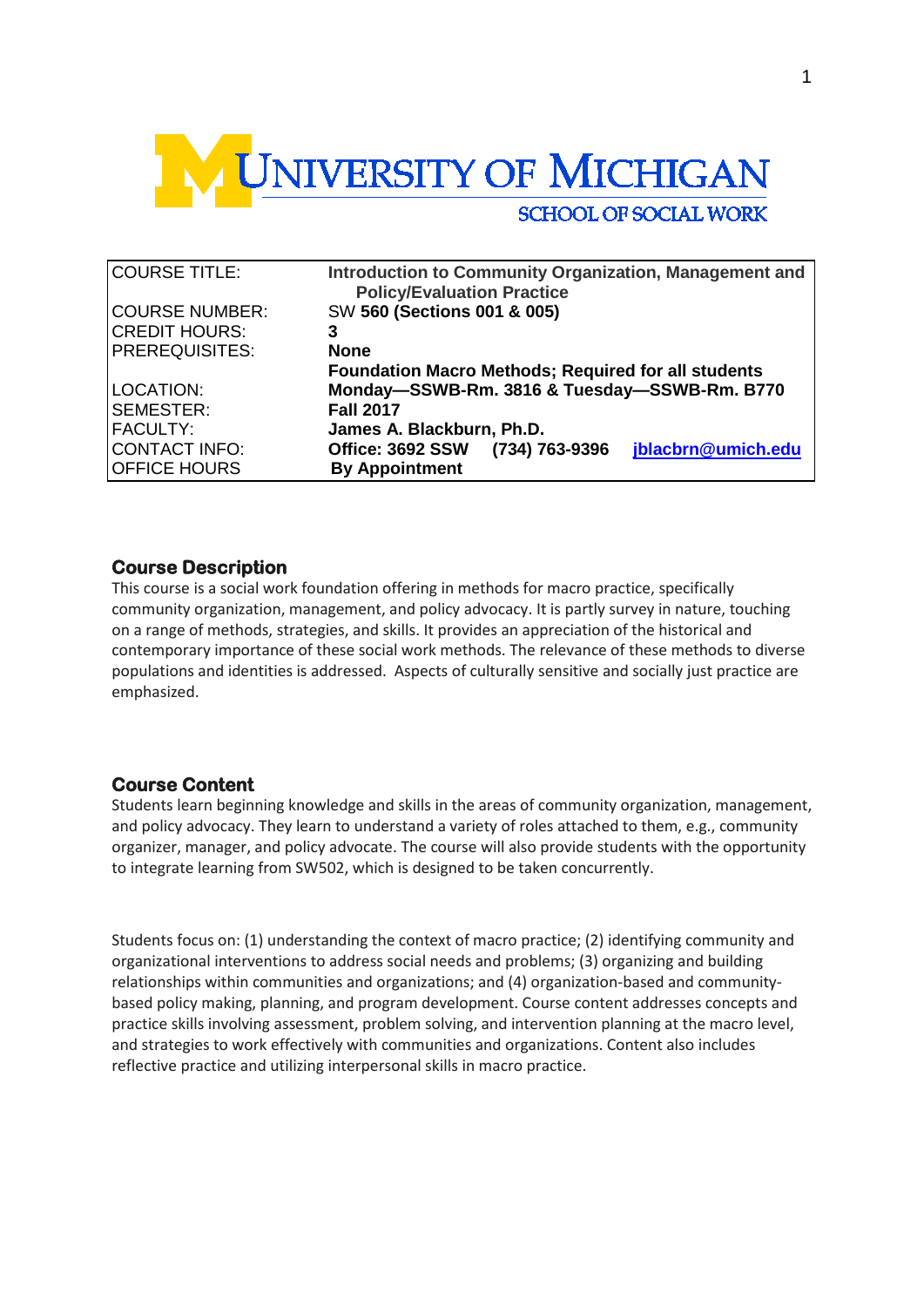## **Course Competencies and Practice Behaviors**

This course addresses the following competencies and practice behaviors:

**COMPETENCY 1—**Identify as a professional social worker and conduct oneself accordingly.

Social workers serve as representatives of the profession, its mission, and its core values. They know the profession's history. Social workers commit themselves to the profession's enhancement and to their own professional conduct and growth. Social workers

- advocate for client access to the services of social work;
- attend to professional roles and boundaries

**COMPETENCY 2—**Apply social work ethical principles to guide professional practice.

Social workers have an obligation to conduct themselves ethically and to engage in ethical decisionmaking. Social workers are knowledgeable about the value base of the profession, its ethical standards, and relevant law. Social workers

- recognize and manage personal values in a way that allows professional values to guide practice;
- make ethical decisions by applying standards of the National Association of Social Workers Code of Ethics and, as applicable, of the International Federation of Social Workers/International Association of Schools of Social Work Ethics in Social Work Statement of Principles;
- apply strategies of ethical reasoning to arrive at principled decisions

**COMPETENCY 3—**Apply critical thinking to inform and communicate professional judgments.

Social workers are knowledgeable about the principles of logic, scientific inquiry, and reasoned discernment. They use critical thinking augmented by creativity and curiosity. Critical thinking also requires the synthesis and communication of relevant information. Social workers

- distinguish, appraise, and integrate multiple sources of knowledge, including research-based knowledge, and practice wisdom;
- analyze models of assessment, prevention, intervention, and evaluation;
- demonstrate effective oral and written communication in working with individuals, families, groups, organizations, communities, and colleagues.

**COMPETENCY 4**—Engage diversity and difference in practice.

Social workers understand how diversity characterizes and shapes the human experience and is critical to the formation of identity. The dimensions of diversity are understood as the intersectionality of multiple factors including age, class, color, culture, disability, ethnicity, gender, gender identity and expression, immigration status, political ideology, race, religion, sex, and sexual orientation. Social workers appreciate that, as a consequence of difference, a person's life experiences may include oppression, poverty, marginalization, and alienation as well as privilege, power, and acclaim. Social workers

• recognize the extent to which a culture's structures and values may oppress, marginalize, alienate, or create or enhance privilege and power;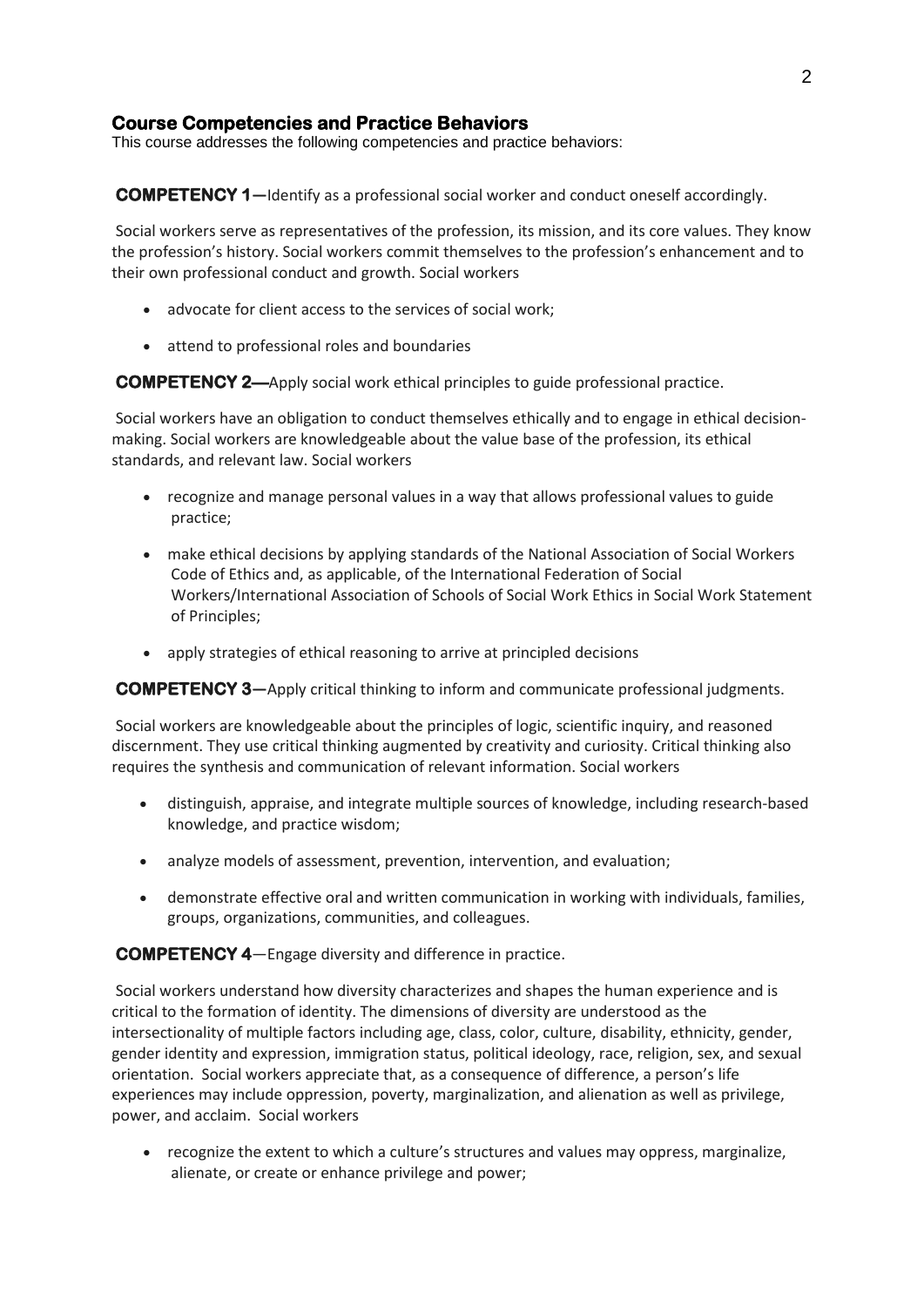- gain sufficient self-awareness to eliminate the influence of personal biases and values in working with diverse groups;
- recognize and communicate their understanding of the importance of difference in shaping life experiences

**COMPETENCY 5**—Advance human rights and social and economic justice.

Each person, regardless of position in society, has basic human rights, such as freedom, safety, privacy, an adequate standard of living, health care, and education. Social workers recognize the global interconnections of oppression and are knowledgeable about theories of justice and strategies to promote human and civil rights. Social work incorporates social justice practices in organizations, institutions, and society to ensure that these basic human rights are distributed equitably and without prejudice. Social workers

- advocate for human rights and social and economic justice; and
- engage in practices that advance social and economic justice.

**COMPETENCY 6**—Engage in research-informed practice and practice-informed research.

Social workers use practice experience to inform research, employ evidence-based interventions, evaluate their own practice, and use research findings to improve practice, policy, and social service delivery. Social workers comprehend quantitative and qualitative research and understand scientific and ethical approaches to building knowledge. Social workers

• use research evidence to inform practice.

**COMPETENCY 7**—Apply knowledge of human behavior and the social environment.

Social workers are knowledgeable about human behavior across the life course; the range of social systems in which people live; and the ways social systems promote or deter people in maintaining or achieving health and well-being. Social workers apply theories and knowledge from the liberal arts to understand biological, social, cultural, psychological, and spiritual development. Social workers

- utilize conceptual frameworks to guide the processes of assessment, intervention, and evaluation; and
- critique and apply knowledge to understand person and environment.

**COMPETENCY 8**—Engage in policy practice to advance social and economic well-being and to deliver effective social work services.

Social work practitioners understand that policy affects service delivery, and they actively engage in policy practice. Social workers know the history and current structures of social policies and services; the role of policy in service delivery; and the role of practice in policy development. Social workers

- analyze, formulate, and advocate for policies that advance social well-being
- collaborate with colleagues and clients for effective policy action.

**COMPETENCY 9**—Respond to contexts that shape practice.

Social workers are informed, resourceful, and proactive in responding to evolving organizational, community, and societal contexts at all levels of practice. Social workers recognize that the context of practice is dynamic, and use knowledge and skill to respond proactively. Social workers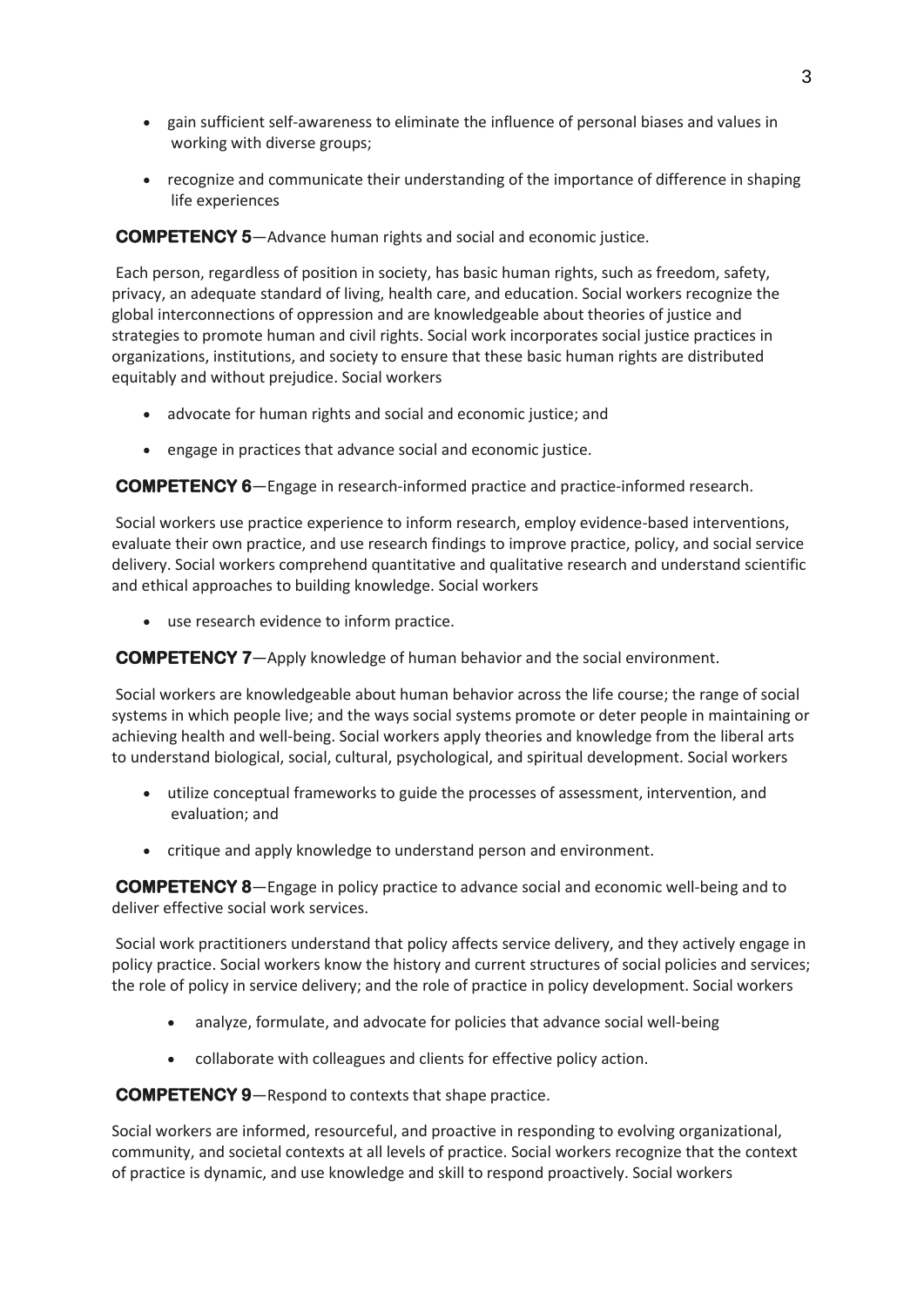- continuously discover, appraise, and attend to changing locales, populations, scientific and technological developments, and emerging societal trends to provide relevant services
- promote sustainable changes in service delivery and practice to improve the quality of social services.

**COMPETENCY 10—**Engage, assess, intervene, and evaluate with individuals, families, groups, organizations, and communities.

Professional practice involves the dynamic and interactive processes of engagement, assessment, intervention, and evaluation at multiple levels. Social workers have the knowledge and skills to practice with individuals, families, groups, organizations, and communities. Practice knowledge includes identifying, analyzing, and implementing evidence-based interventions designed to achieve client goals; using research and technological advances; evaluating program outcomes and practice effectiveness; developing, analyzing, advocating, and providing leadership for policies and services; and promoting social and economic justice.

#### **COMPETENCY 10(b)—Assessment**

Social workers

- collect, organize, and interpret client data
- assess client strengths and limitations
- develop mutually agreed-on intervention goals and objectives; and
- select appropriate intervention strategies.

#### **COMPETENCY 10(c)—Intervention**

Social workers

- initiate actions to achieve organizational goals
- implement prevention interventions that enhance client capacities;
- help clients resolve problems;
- negotiate, mediate, and advocate for clients; and
- facilitate transitions and endings.

#### **COMPETENCY 10(d)—Evaluation**

Social workers

• critically analyze, monitor, and evaluate interventions.

#### **Course Objectives**

On completion of this course, students using a generalist social work practice framework will be able to:

1. Describe the historical, social, political and economic forces that have shaped and continue to shape macro practice in social work. (Practice Behaviors 4.1, 9.1)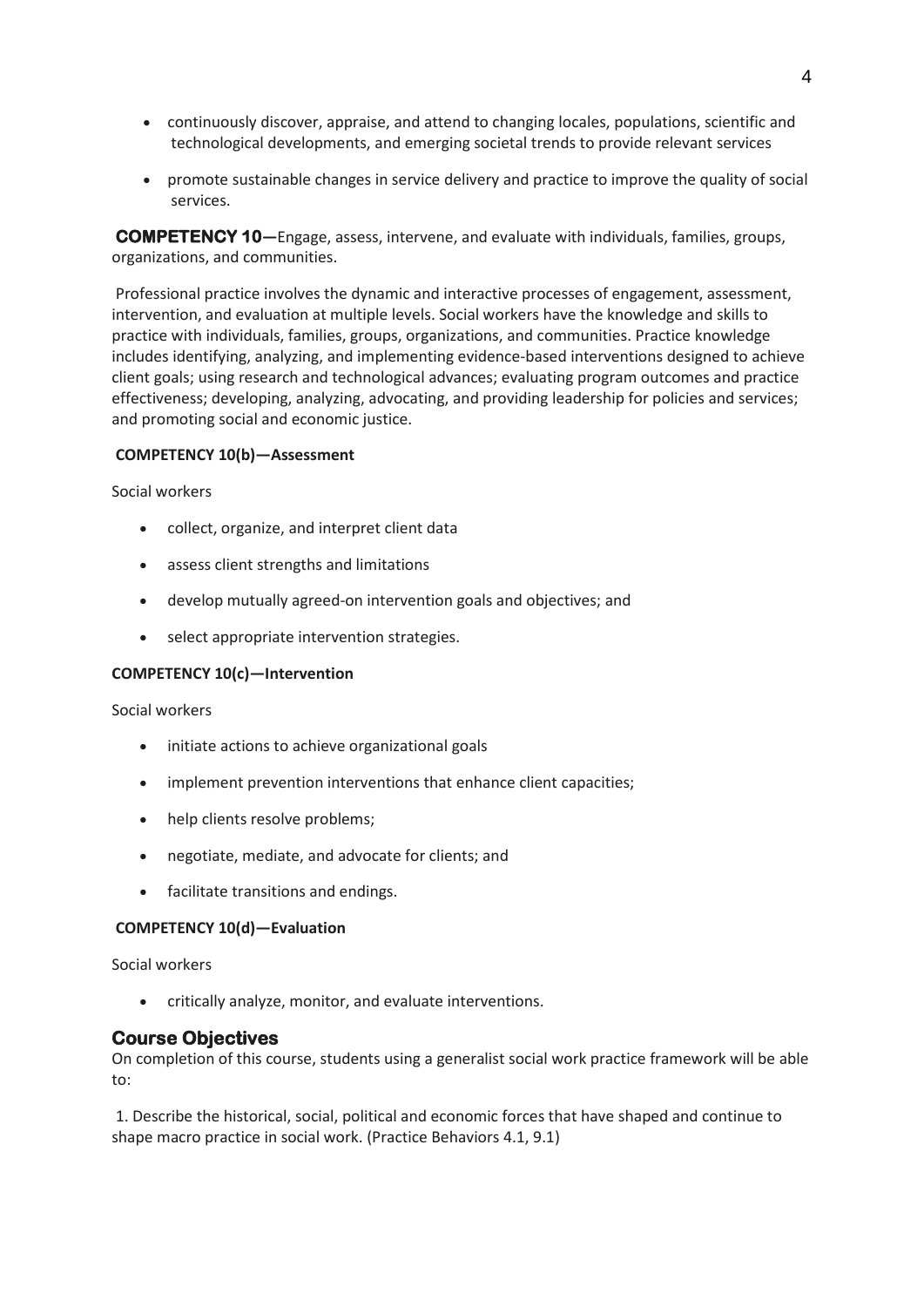2. Identify community organization, management, and policy-advocacy strategies for dealing with contemporary social work and social welfare problems. (Practice Behaviors 1.1, 3.1, 5.2, 5.3, 6.2, 8.1)

3. Demonstrate beginning level community organization, management, and policy advocacy skills in promoting social work values. (Practice Behaviors 3.1, 3.3, 4.3, 5.2, 5.3, 8.1, 8.2, 9.2, 10.c.1, 10.c.2, 10.c.3, 10.c.4, 10.c.5, 10.d.1)

4. Apply NASW's Code of Ethics and other professional codes to the selection of action strategies, and in particular applying them to those situations which affect disadvantaged/discriminated against populations. (Practice Behaviors 1.3, 2.1, 2.2, 2.4, 4.2, 5.3)

5. Demonstrate the ability to utilize selected macro assessment tools (e.g., community profiles, asset maps, community needs and strengths assessment, Census data analysis, windshield surveys, SWOT analysis, force field analysis, flow-charts, nominal group technique, task analysis, and ethical analysis) to develop client-centered interventions. (Practice Behaviors 3.1, 3.2, 7.1, 7.2; 10.b.1, 10.b.2, 10.b.3, 10.b.4, 10.c.1, 10.c.2, 10.c.3, 10.c.4, 10.c.5 )

6. Specify/identify those situations in which social workers are likely to be central to addressing major social welfare concerns. (Practice Behaviors 5.3, 7.2)

7. Identify salient connections between macro practice and interpersonal practice. (Practice Behaviors 3.2, 7.1, 7.2)

## **Course Design:**

While using the lecture/discussion mode as the primary pattern, class sessions will also include skill building activities and exercises, speakers, and videos.

| <b>Theme Relation to</b><br><b>Multiculturalism &amp;</b><br>Diversity:                                | are addressed through methods such as the use of readings, examples,<br>cases, and role plays, and the development of intervention tools that<br>explore multi-cultural and diversity issues from at least five perspectives:<br>1) the worker, (community organizer herself or himself); 2) the manager;<br>3) the policy analyst/advocate; 4) the organization or program; 5) the<br>community or client system.                                                                                       |  |  |  |  |
|--------------------------------------------------------------------------------------------------------|----------------------------------------------------------------------------------------------------------------------------------------------------------------------------------------------------------------------------------------------------------------------------------------------------------------------------------------------------------------------------------------------------------------------------------------------------------------------------------------------------------|--|--|--|--|
| Justice:                                                                                               | Theme Relation to Social are addressed through the use of readings, examples, cases, and role<br>plays, and the development of intervention tools that enable workers to<br>secure better representation of underrepresented community members<br>and points of view in the community, agency, and polity, and to address,<br>through the attainment of program goals, issues of historic exclusion and<br>exploitation. Techniques of both transactional and transformational<br>change are considered. |  |  |  |  |
| <b>Theme Relation to</b><br>Promotion, Prevention,<br><b>Treatment &amp;</b><br><b>Rehabilitation:</b> | are addressed through the use of readings, examples, cases, and role<br>plays, and the development of intervention tools that explore special<br>attention to the benefits of early intervention, (promotion and<br>prevention), risks attendant to the use of various methods (treatment),<br>and the need for longer term connection and follow-up (rehabilitation).                                                                                                                                   |  |  |  |  |
| <b>Theme Relation to</b><br><b>Behavioral and Social</b><br><b>Science Research:</b>                   | Research is addressed through the use of readings, examples, cases, and<br>role plays, and the development of intervention tools that explore the<br>perspectives of social and behavioral science theory on the community,<br>the organization, and the polity. Organizational, political science, and<br>community theories will be important bases for class analyses.                                                                                                                                |  |  |  |  |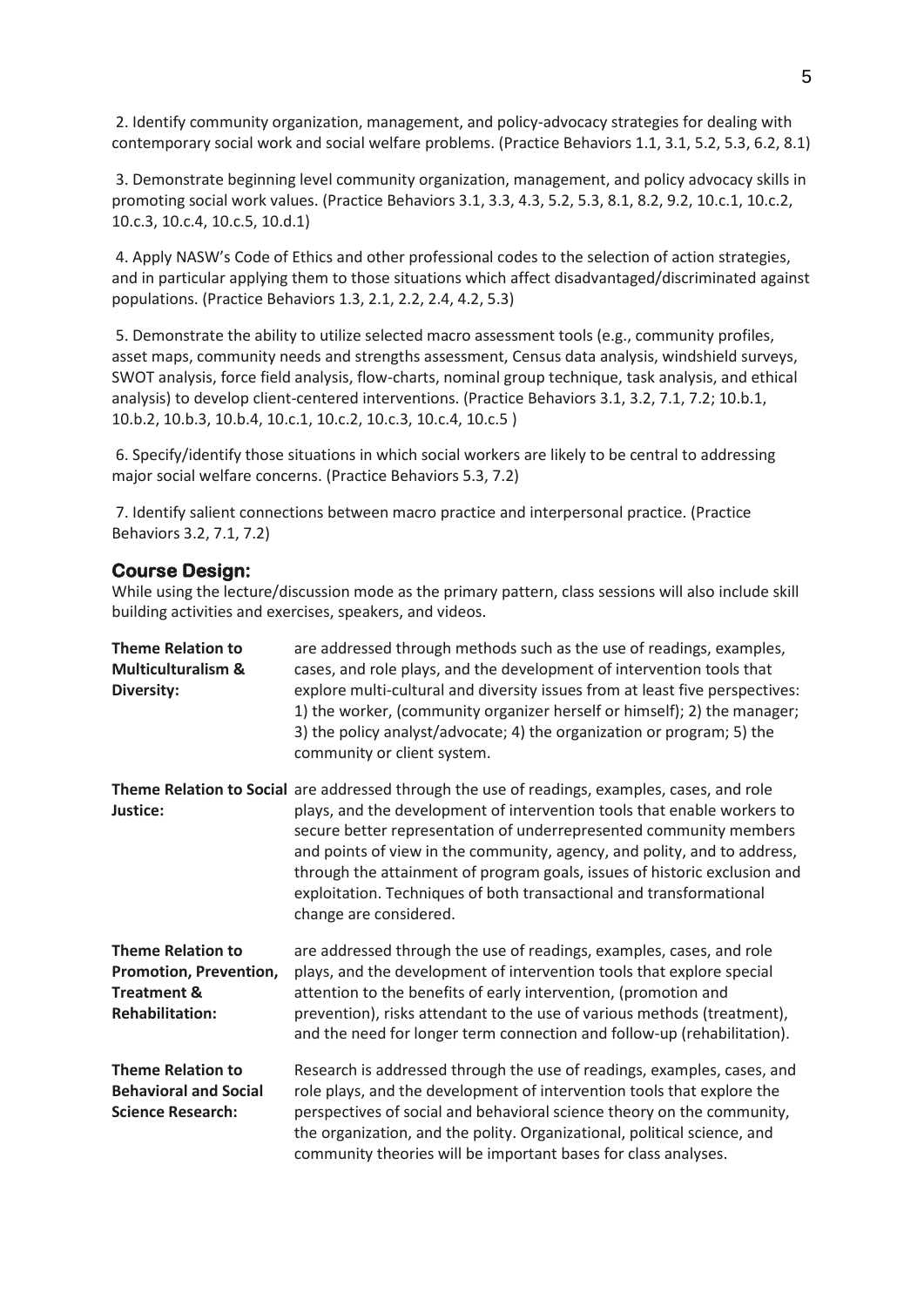Relationship to SW Ethics The course will address ethical and value issues related to working with, **and Values:** and in, organizations, communities, societies, and in conducting policyfocused research in these areas. For example, as employees of organizations, members of communities, and citizens of states, social workers must work to ensure equal treatment for all citizens, while at the same time expressing preferential programmatic attention to the most disadvantaged within those systems. The course will also focus on social workers' responsibility as professionals to promote the general welfare through working toward the elimination of discrimination, expanding choices for all persons, encouraging respect for diversity, advocating for progressive changes in social policies, and encouraging informed participation by the public.

**Faculty Approved:** October 17, 2012

#### **Accommodations**

If you have a disability or condition that may interfere with your participation in this course, please schedule a private appointment with me as soon as possible to discuss accommodations for your specific needs. This information will be kept strictly confidential. For more information and resources, please contact the Services for Students with Disability office at 734-763-3000 in room G-664 Haven Hall.

## **Student Mental Health and Wellbeing**

University of Michigan is committed to advancing the mental health and wellbeing of its students. If you or someone you know is feeling overwhelmed, depressed, and/or in need of support, services are available. For help, contact *Counseling and Psychological Services (CAPS)* at *[\(734\) 764-8312](tel:%28734%29%20764-8312)* and *[https://caps.umich.edu/](http://click.actionnetwork.org/mpss/c/6QA/ni0YAA/t.1sr/1XmDlirLSRy_10hmMBXGig/h0/jbPE8mifOYh9ZTFY4-2F4ex1AMj27YruYwCuFs-2FGEWlDkJBrUWruTFLccdvUjy0vPoz7TIt5UYalwpJeNFW9ye-2BIp5R3md2SU3JYbg-2FdmJuuWvNJvBFbq1xeTIrHHOJB3X3bufiiUOWLL9ZHqr2zq4QM4Ma8dKHgWdNSwROmBvgY0PcvJ5urLlWH857M6ljJh5bBKLgGN4OZ8qZ7ZFkB9h761J7T0Qzyr0DoA3rqZETQE0TyQX4mp0bGEmzFhyYa8nFwXwOSW-2BusxFVrfAneO1Qw-3D-3D)* during and after hours, on weekends and holidays, or through its counselors physically located in schools on both North and Central Campus. You may also consult *University Health Service (UHS)* at (734) 764-8320 and *[https://www.uhs.umich.edu/mentalhealthsvcs](http://click.actionnetwork.org/mpss/c/6QA/ni0YAA/t.1sr/1XmDlirLSRy_10hmMBXGig/h1/36Gq4-2F3niUnzPyyRf-2BAOrtZp9EUXw4VV93TeV2pngezLaxone85BdNKXn1g2Jx-2FuLbxguPJoRbLrmKMTu5lHlJKwMYjs6fAxXOISO2fsyF6-2BoxQoXHPVy3G0xVvONVrq7xLVbBZIkCzVf0lVl3vJ-2FTq-2B-2B84YqfMV8-2FwzqnFfNZaUUowypesNiEkC3YuMvS3naLARXEaHj60APoYb-2FGvFTFKfzO1UE8uXprEtwY5ygxcVxnYHPFRwdW54rgLJfXLWQGeD1NgqbF7MGU5ue1upLrSkmo0BUuI7h38KoR7Nn5c-3D)*, or for alcohol or drug concerns, see *[www.uhs.umich.edu/aodresources](http://click.actionnetwork.org/mpss/c/6QA/ni0YAA/t.1sr/1XmDlirLSRy_10hmMBXGig/h2/oP32kiuHXvNwJ-2BGou1c-2F3FQapQ5bx-2FfCisCI31j2zY1Kl-2F0BglKFayy-2FeehPLu2WVKKMSh-2FvjcCHoE0aG-2B9PEgArEqYHyMB9DPHKPQiuaiFMjrx1evAp2FnciSDUTNzP1hea3oZD45D-2BnxFSfQqt0j-2BbLhbolWNIuUbKonXT7Ww1TRAM9tTJ0D7HRk-2Fng0Hj-2FUwz3yLyneEOGHKA1zd5mBLaKbHXo9DRisUlgkm34D6QCIbYsa8hV66Mq30kShylQANPRuYp4WHw5l-2F-2FGdFTQS3WK-2F6z-2Bh1khKI-2BNSyR5WM-3D)*.

#### **Safety & Emergency Preparedness**

In the event of an emergency, dial 9-1-1 from any cell phone or campus phone.

All University of Michigan students, faculty and staff are required to familiarize themselves with emergency procedures and protocols for both inside and outside of the classroom. In the event of possible building closure (i.e. severe weather conditions, public health notices, etc.) you may contact (734)764-SSWB (7793) for up-to-date School closure information.

For more information view the annual Campus Safety Statement at [http://www.dpss.umich.edu/.](http://www.dpss.umich.edu/)

Register for UM Emergency Alerts at [http://www.dpss.umich.edu/emergency](http://www.dpss.umich.edu/emergency-management/alert/)[management/alert/.](http://www.dpss.umich.edu/emergency-management/alert/)

## **Course Materials**

Recommended Text: Coley, SM & Scheinberg, CA (2014) 5th edition. *Proposal Writing: Effective Grantsmanship*. Thousand Oaks, CA: Sage Publications (but any edition is okay)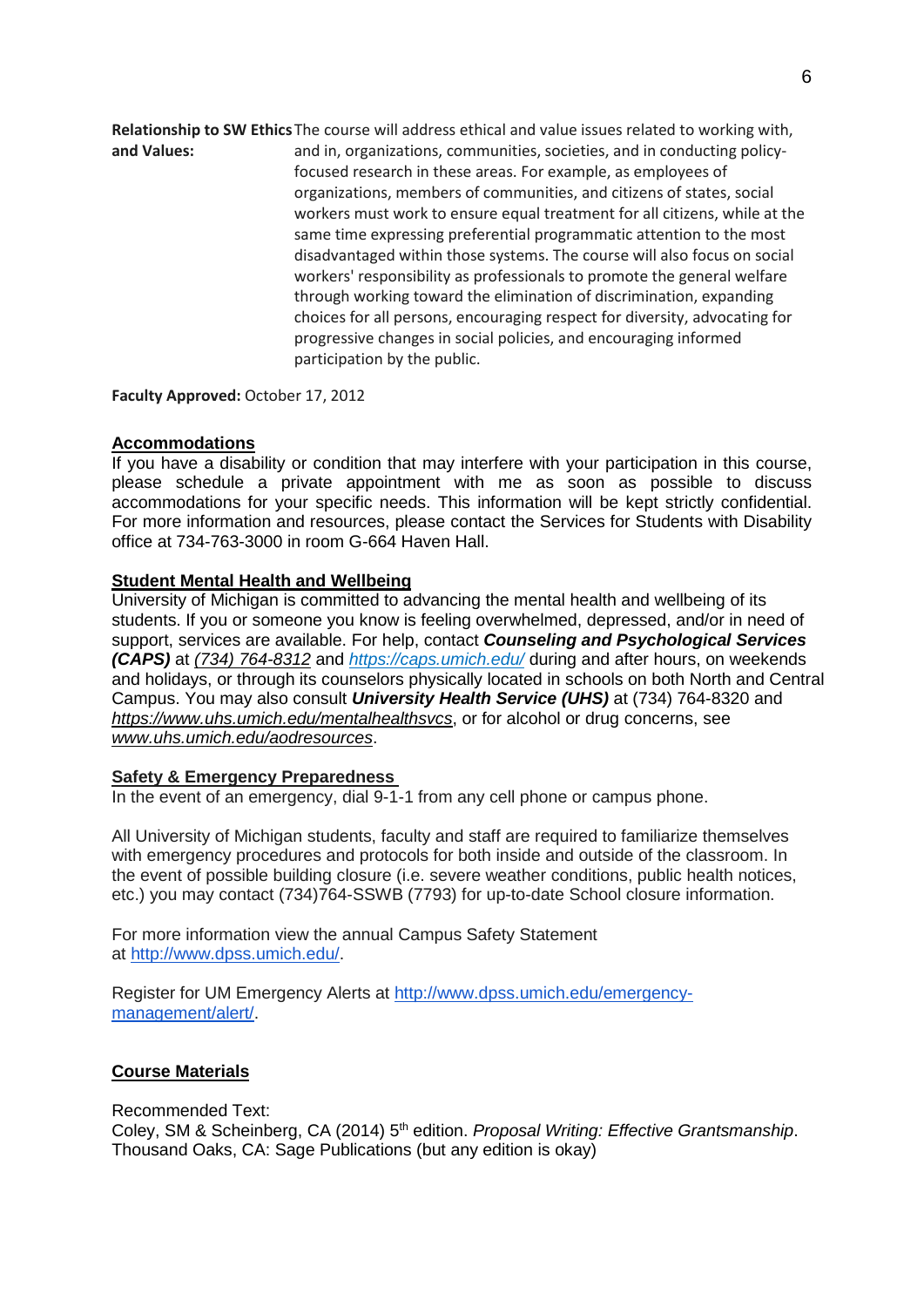In addition, our class will have a Canvas website where other required articles and reading materials as well as lecture notes/slides will be posted. Login to the Canvas portal at: https://canvas.umich.edu to find the course materials.

## **Assignments & Grading**

There are three (3) major graded assignments for this course as well as an expectation of regular attendance and class participation that contributes to a learning environment. These items are summarized below with their relative weight. Details follow the course outline.

| <b>Assignment</b>            | <b>Due Dates</b> | Weight |
|------------------------------|------------------|--------|
| • Advocacy Assignment        | 10/11            | 25%    |
| • Community Project          | 11/15            | 30%    |
| Concept/Pre- Proposal Paper  | $12/13*$         | 30%    |
| • Attendance & Participation | Ongoing          | 15%    |

## **Grading**

Grades are earned by successfully completing the work on the assignments. A 100 point system is used. At the end of the term, the numerical grades earned for each written assignment will be translated into letter grades according to the following formula:

|                            |  |  | A+ 98-100 B+ 87-89 C+ 77-79 D <69 (no credit) |
|----------------------------|--|--|-----------------------------------------------|
| A 94-97 B 84-86 C 74-76    |  |  |                                               |
| A- 90–93 B- 80-83 C- 70-73 |  |  |                                               |

## PLEASE NOTE:

- Incompletes are not granted unless it can be demonstrated that it would be unfair to hold the student to the normal limits of the course. The student must formally request in writing an incomplete with the instructor prior to the final week of class.
- All assignments are to be completed by the date due. Exceptions will be granted with the permission of the instructor *in advance of* the due date for the assignment. Assignments submitted late without such permission will be downgraded 5% points each day the assignment is turned in past the due date, including week-ends.
- Students are to use APA "citation format" for each of the assignments. Each assignment needs to include appropriate attribution of authorship for paraphrases or ideas acquired from another source or appropriate citations, including page numbers, for direct quotes. Please review the Student Guide section on "Ethical Conduct in the University Environment." This section specifically addresses plagiarism and the possible consequences for engaging in this behavior. The University of Michigan Library system has an on-line resource that can assist you in preparing proper citations for assignments using APA format. Go to: (http://www.lib.mich.edu/ug/research/citation guide/AP5thed/pdf )
- *+No other aspects of the APA style guide will be used*. Instead, students are expected to prepare all assignments as "professional reports," i.e., single-spaced, plenty of white space, generous use of headings & sub-headings, underlining, *italics*, **bold**, etc.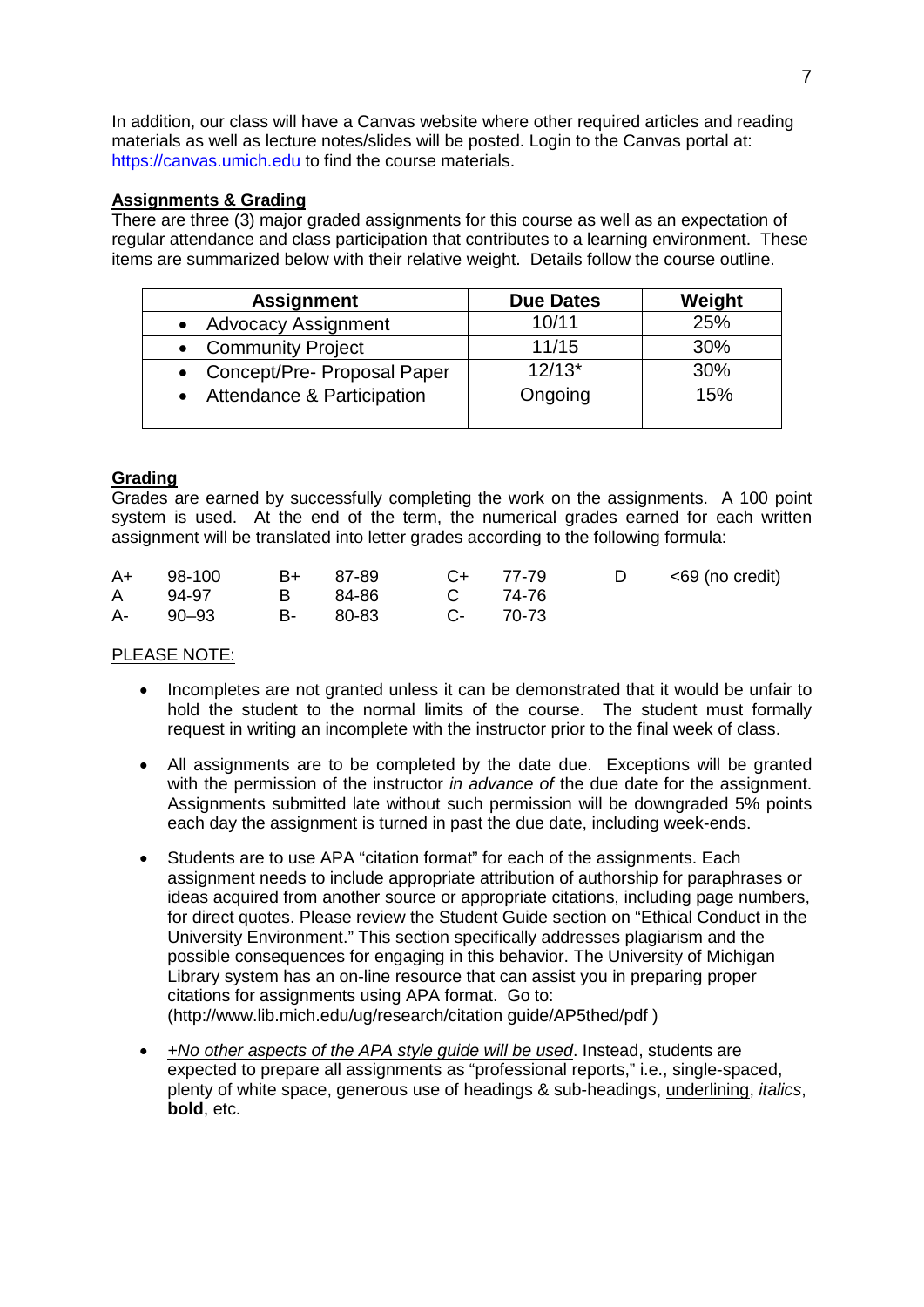## **Course Outline and Readings**

#### **Session Topic**

## **Session 1. Introduction: The History and Components of Macro Practice**<br>(T)  $9/5$  & -- The values, history and components of macro practice

(T) 9/5 & **-- The values, history and components of macro practice**

-- The challenges of macro practice in a multicultural society

Readings (Please read before class):

Netting, Kettner, McMurtry, & Thomas (2012), *Social Work Macro Practice*, Chapter 1 "An Introduction to Macro Practice in Social Work," (pp. 1-31).

Uehara, E. et. al. (2013). Grand Challenges for Social Work, *Journal of the Society for Social Work and Research 4(*3), 165-170.

#### **Session 2. Advocacy as a Form of Social Action**

- **(M)** 9/12 & **-- Models of advocacy** (T) 9/18 -- Policy advocacy
	- -- Conflict Resolution—Work Place

Video: Stand Up, Speak Out

The Case: THE UNDERGROUND ADVOCATES

#### Readings:

Hardcastle (2012), *Community Practice Theories and Skills*, Chapter 12 "Using the Advocacy Spectrum," (pp.340-370).

Lens, V. (2004). Principled negotiation: A new tool for case advocacy, *Social Work 49(3)*, 506-513.

McNutt, John (2012). The Lobbying Strategy Handbook, Chapter 11 "Fighting for Justice in Cyberspace" (pp. 251-268). **OR** *G*ladwell*, M.* (2010). *Small change*: why the *revolution will not* be *tweeted*. The New Yorker October 4, 42-49,

[http://www.newyorker.com/reporting/2010/10/04/101004fa\\_fact\\_gladwell](http://www.newyorker.com/reporting/2010/10/04/101004fa_fact_gladwell)

#### **Session 3. Models of Community Organization Practice and Their Implications (T) 9/19 &**

#### **(M) 9/25 Understanding Communities: Their Problems & Their Populations** -- Defining the community

- -- Different conceptualizations of community and their implications
- -- Typologies of community organization
- -- Empowerment theory and community organization practice

Monday 9/25 Guest Speaker: Professor Barry Checkoway—Youth Empowerment Project

The Case: RIVERTON

#### Readings:

Hardcastle (2012), *Community Practice Theories and Skills*, Chapter 4 "The Concept of Community in Social Work Practice" (pp.94-129).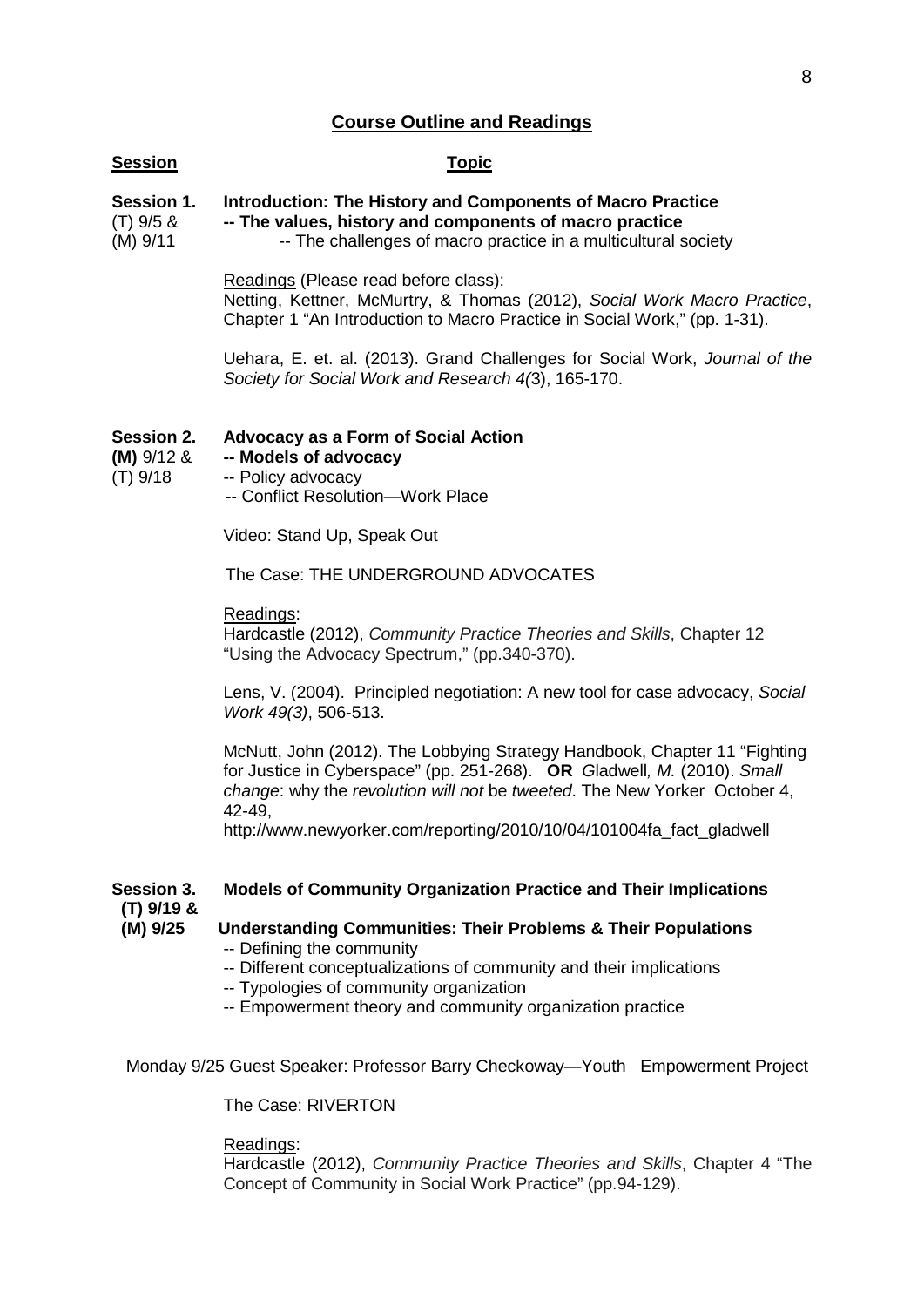Pyle (2014), *Progressive Community Organizing: Reflective Practice in a Globalizing World*, Chapter 5 "Critical Organizing Framewor

Gutierrez, L., Lewis, E., Dessel, A., & Spencer, M. (2013). Principle skills, and practices strategies for promoting multicultural communication and collaboration. In M.O. Weill, M. Reisch, & M. Ohmer (Eds.), *The handbook of community practice (2nd ed.)* (pp. 445-460). Thousand Oaks, CA: Sage.

# **Session 4. Organizing and Mobilizing Communities**<br>(T) **9/26 &** -- Roles of the organizer

(T) **9/26 &** -- Roles of the organizer

- -- Group skills in community work
- -- Selecting appropriate strategies and tactics
- -- Social capital and community mobilization

#### **Community Profile Planning Document----Due**

#### **Tuesday 9/26 Prof. Barry Checkoway—Youth Empowerment Project (Video)**

#### **The Case: THE GUATEMALAN STOVE PROJECT**

Video: Holding Ground or Gaining Ground

Readings:

Pyle (2014), *Progressive Community Organizing: Reflective Practice in a Globalizing World*, Chapter 9 "Tactics for Change" (pp. 1-20).

Staples, L.H. (2000). Insider/outsider upsides and downsides. *Social Work with Groups 23*(2), 19-35.

Hoefer, R. & Chigbu, K. (2015). The motivation and persuasion process (MAP) Proposing a practice model for community intervention, *Journal of Community Practice, 23*(1), 51-75

#### **Session 5. Understanding Community-Based Organizations**

**(T)10/3** -The structure, mission & primary goal of nonprofit community-based Organization (M) 10/9

- -- Effective Managers
- -- Concept of Total Rewards
- -- Forecasting
- -- Staff Evaluation

## LIBRARY SESSION

Readings:

Austin, M & Vu, C. (2012). Assessment of organizations. In C.A. Gilsson, C.N. & K. M. Sowers (Eds). *Social work practice with groups, communities, and organizations: Evidence-based assessments and interventions* (pp. 131-157). Hoboken, NJ: Wiley.

Bradach, J. (2003). Going to scale: The challenge of replicating social programs. *Stanford Social Innovation Review,* 19-25.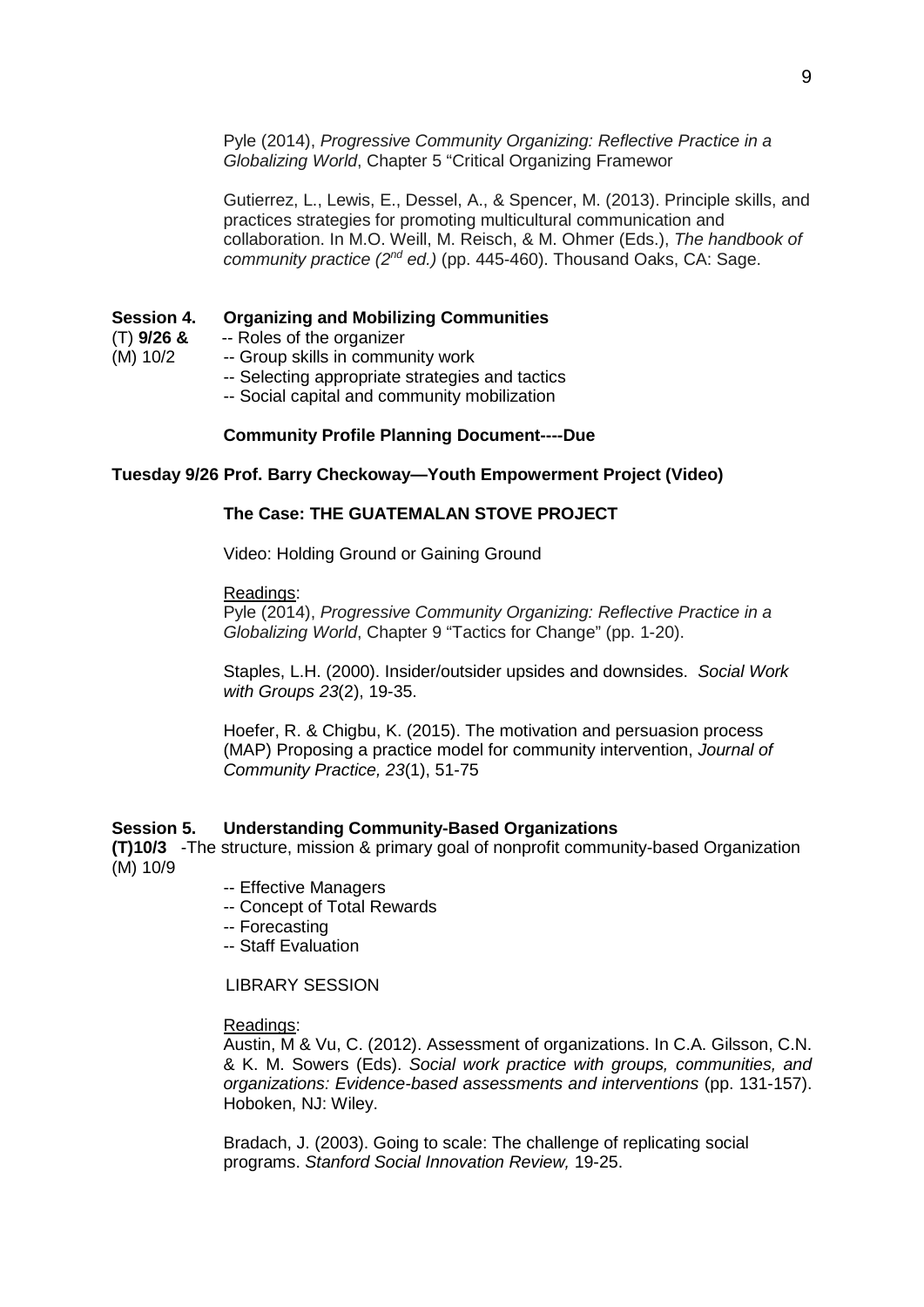Sutton, R. (2003). Sparking nonprofit innovation: Weird management ideas that work, *Stanford Social Innovation Review,* 42-49.

## **10/16 Fall Break (Monday Class)**

## **Session 6. Human Resources Management: Managing Staff in Organizations (T) 10/10 Inter-Organizational Practice (M) 10/23 Visioning and Strategic Planr Visioning and Strategic Planning in Community-Based Organizations** -- Personnel Policies/Supervisory Roles and Functions -- Staff Development

-- Fee Setting

Video: Running Good Meetings

#### Readings:

Hardcastle (2012), *Community Practice Theories and Skills*, Chapter 9 "Using Work Groups: Committees, Teams, and Boards" (pp.248-271).

Hopkins, K.M. (2009). Supervision, development, and training for staff and volunteers. In R.J. Patti (Ed.). *The handbook of human services management (2nd ed.)*. Thousand Oaks, CA: Sage.

ADVOCACY ASSIGNMENT DUE

!0/17 Fall Break (Tuesday Class)

### **Session 7**

- (T) 10/24 & (M) 10/30 **Community Observation Day**
- Session 8 Human Resource Management (Cont.)
- (T) 10/31 -- Financial Accounting
- $(M)$  11/6 -- Leadership

Brody, R. *Effectively managing human service organizations* "Strategic Planning" (Chapter 2, pp. 20-38).

## **Session 9 Ethical and Legal Issues in Macro Practice**

- (T) **11/7 &** -- Ethical issues in macro practice
- (M) 11/13 -- Legal foundations of community-based nonprofit organizations
	- -- Fundraising
	- -- Board Development
	- -- Non-Profit Mergers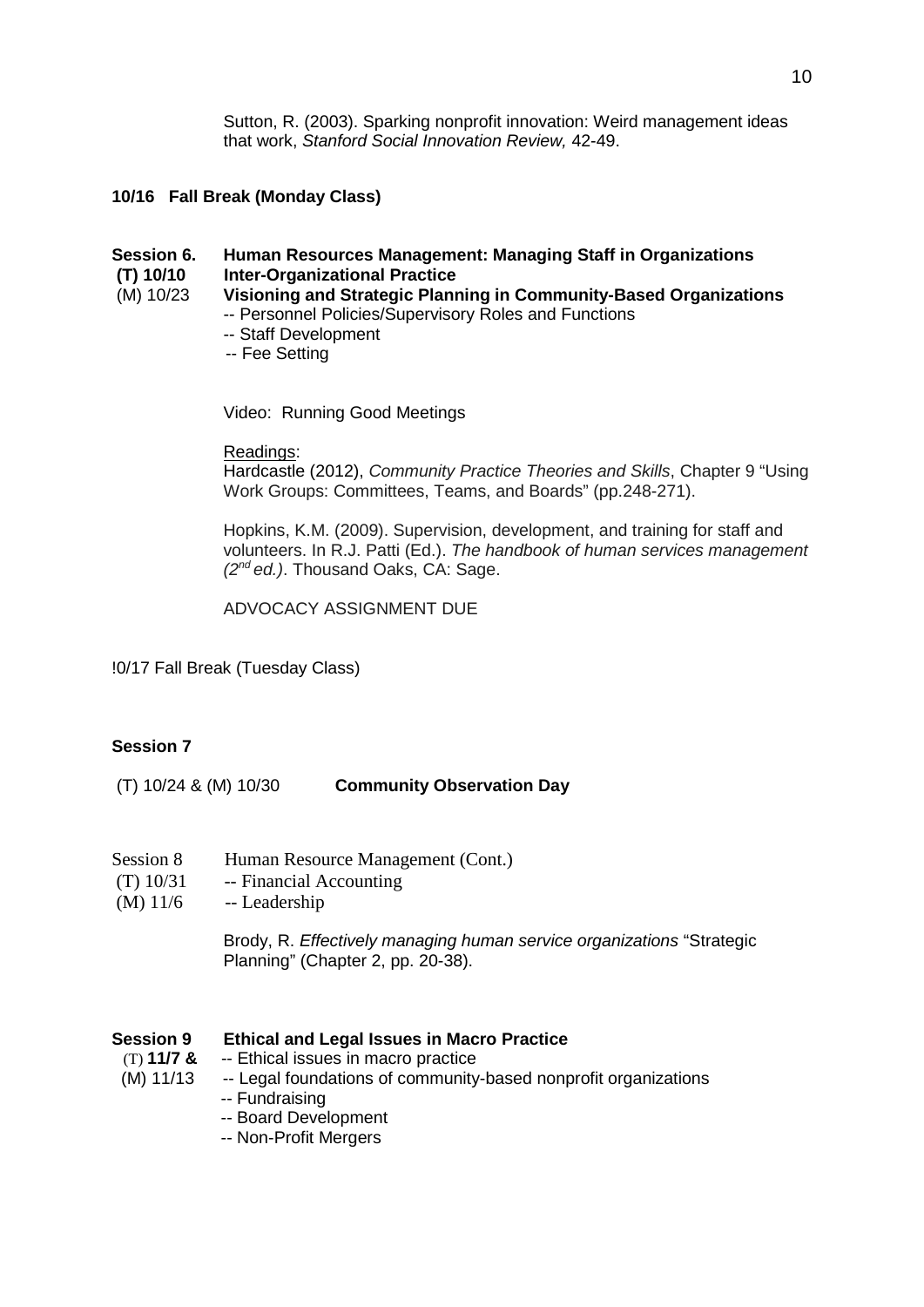#### Readings:

Alinsky, S. (1972). Of means and ends, in *Rules for radicals* (pp. 24 – 47). New York: Vintage Books.

Hardina, D. (2004). Guidelines for ethical practice in community organization, *Social Work 49 (4)*, 595-604.

Hoefer, R. (2006). Social justice and advocacy practice. In *Advocacy practice for social justice*. Chicago, IL: Lyceum Books.

National Association of Social Workers, (1996/2008). *Code of Ethics*, revised, Washington, D.C.: Author.<http://www.socialworkers.org/pubs/code/code.asp>

#### **Session 10**. **Community Presentation**

 **(T) 11/14 & (M) 11/20 Community Profile Due**

## **Session 11. Program Development, Implementation, Monitoring, and Evaluation (T) 11/21 & (M) 11/27**

- -- Linking programs to organizational mission and goals: Models & stages
- -- Translating goals into objectives: Promoting community participation
- -- Evaluating program outcomes
- -- Managing information

#### Readings:

Hasenfeld, Y. (2001). Program development, in J. Rothman, et al, eds., *Strategies of community intervention*, 6th ed. (pp. 456-477), Itasca, IL: F.E. Peacock.

Martin, L. (2009). Program planning and management. In R. J. Patti (Ed.). *The handbook of human services management (2nd ed).* Thousand Oaks, CA: Sage.

Kellogg Foundation (2004). Using Logic Models to Bring Together Planning, Evaluation, and Action: Logic Model Development Guide. Battle Creek, MI: Kellogg Foundation.

## **Session 12**. **Resource Development & Management in Community-Based**

(T) 11/28 Organizations

- (M) 12/4 **-- Proposal writing—Letter of Intent (LOI)**
	- -- Strategies for resource development

Coley, SM & Scheinberg, CA (2014). *Proposal Writing: Effective Grantsmanship-5th edition*. Thousand Oaks, CA: Sage Publications

McBrearty, S (2007). Social enterprise: A solution for the voluntary sector? *Social Enterprise Journal, 3*(1), 67-77.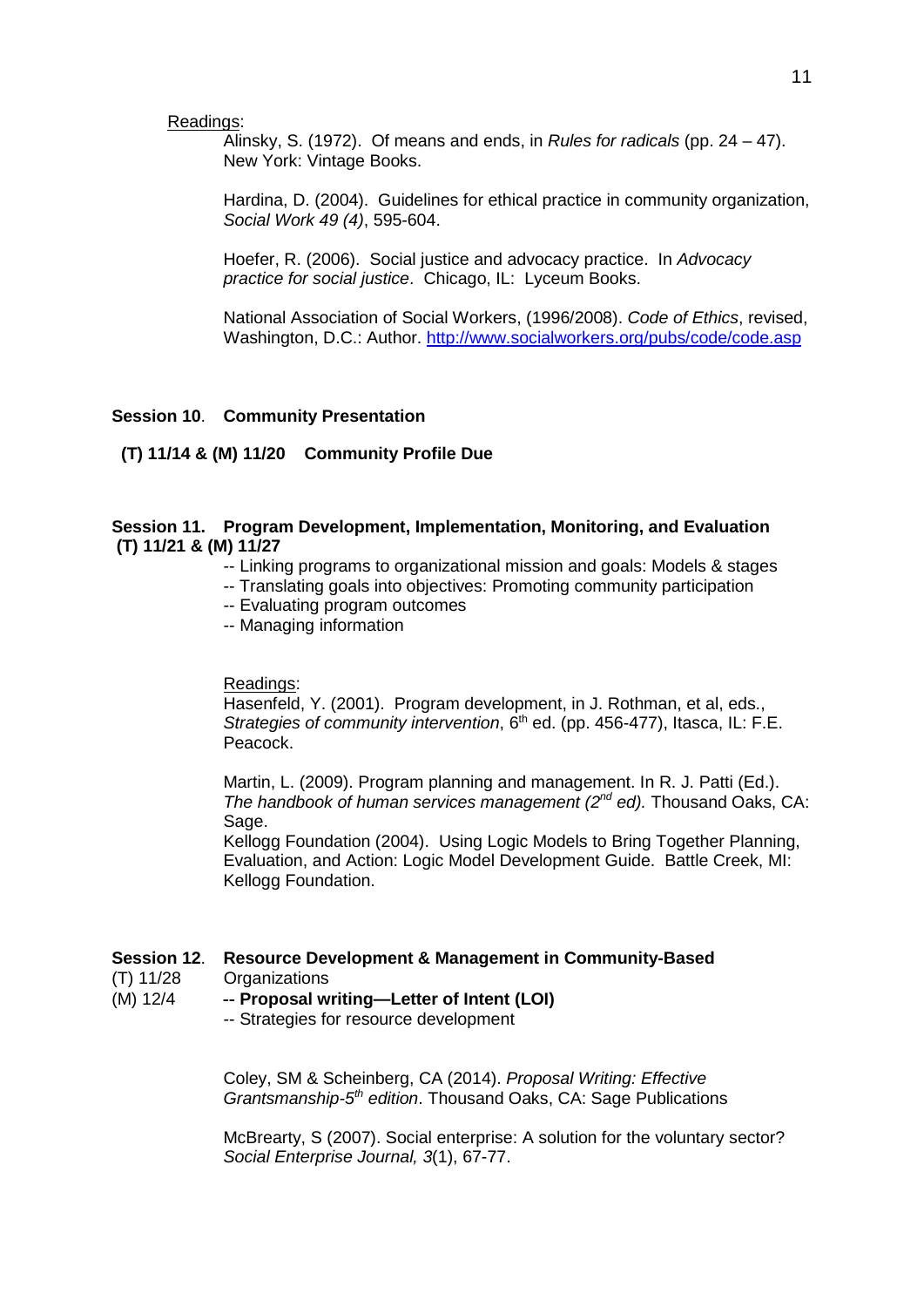# **Session 13. Social Policy and Community Practice**<br>(T) 12/5 & --Policy development & implementation at

- **(T) 12/5 &** --Policy development & implementation at the community level
- -- Analyzing the community impact of social policies
	- NOTE: MONDAY'S CLASS WILL ALSO COVER THE FUTURE OF MACRO PRACTICE & MACRO PRACTITIONER ON 12/11

Video: CFED SEED Video

Readings:

McCue, B. (2012). The Lobbying Strategy Handbook, Chapter 10 "The 10 Steps Strike Again! Breaking the Tire Cycle" (pp. 223-250).

Chambers, D. (2005). An overview of a style of policy analysis: A value-critical approach, in *Social policy and social programs*, 4th ed. (pp. 49-61), Boston: Allyn and Bacon.

Mondros, J. (2013). Political, social, and legislative action. In M. O. Weil, M. Reisch, & M. Ohmer (Eds.), the handbook of community practice  $(2^{nd}$  ed.). (pp.345-359) Thousand Oaks, CA: Sage.

\*\*\*\*Concept/Pre-Proposal Assignment Due—Monday Class

## **Session 14. The Future of Macro Practice & Macro Practitioners**

## **(T) 12/12** --Course Summary and Issues for the Future

Burghardt (2011), *Macro Practice in Social Work for the 21st Century,*  Chapter 11 "Summing Up, Moving Forward" (pp. 303-321).

Williams Shanks, T.R. (2014). "The Evolution of Anti-Poverty Policies and Programs." In Reid Cramer and Trina R. Williams Shanks (Editors). *The Assets Perspective: The Rise of Asset Building and its Impact on Social Policy.* Chapter 2.

**\*\*\*\*Concept/Pre-Proposal Assignment Due---Tuesday Class**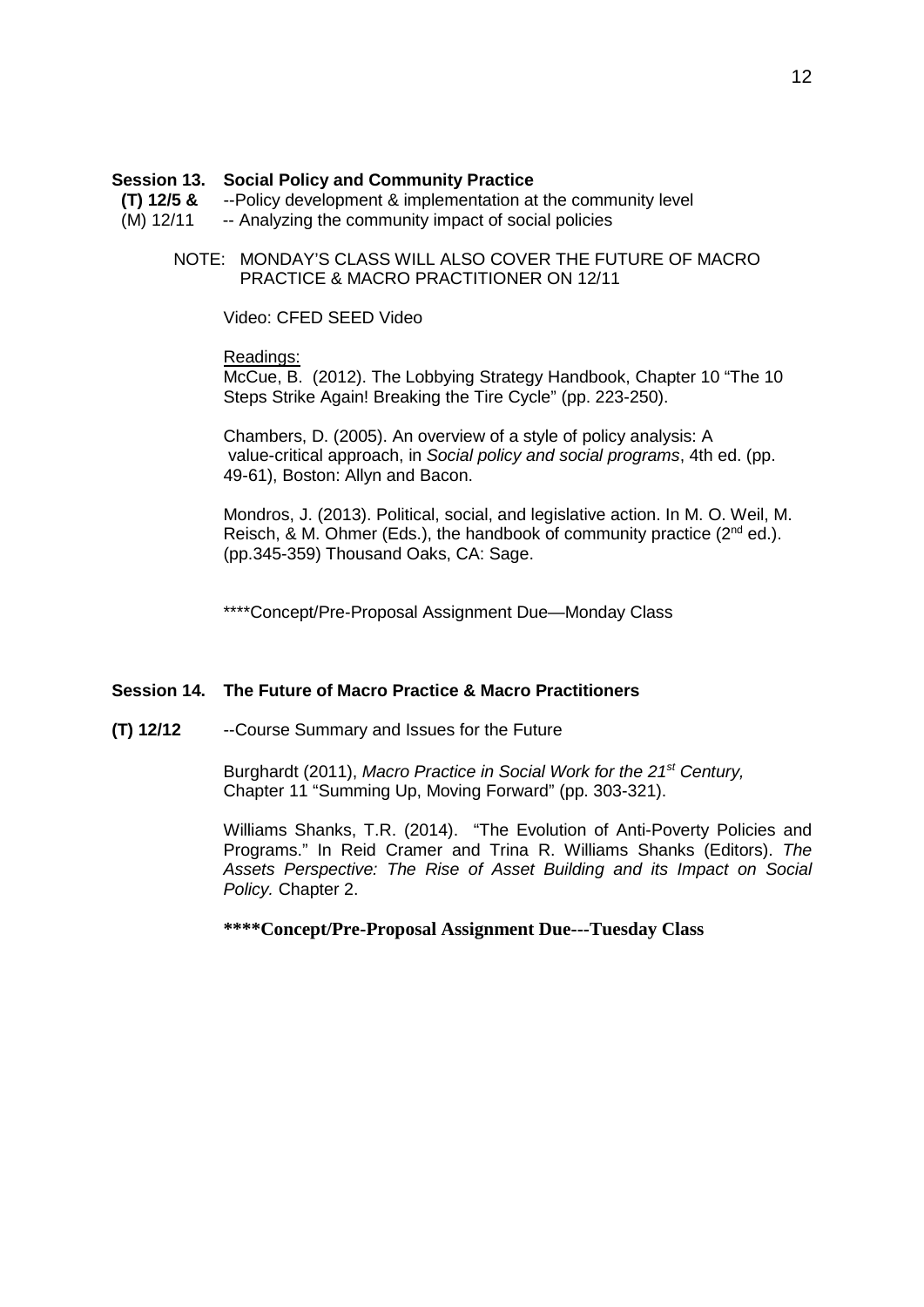## **Descriptions of Assignments for SW 560**

- **1, Guidestar: Obtain Agency Form 1099**
- **2. Advocacy Assignment (Individual Project)**

## **There are two options for the** *Advocacy Practice Assignment: Speak Out* **or** *Coalition Assignment*

## *Option A: Advocacy Practice Assignment: Speak Out*

Hoefer (2009) defines advocacy practice as when a "social worker takes action in a systematic and purposeful way to defend, represent, or otherwise advance the cause of one or more clients at the individual, group, organizational, or community level, in order to promote social justice." Using this assignment to operationalize our School's emphasis on Privilege, Oppression, Diversity and Social Justice (PODS), you are expected to speak on behalf of a client or a cause in a public forum in order to influence decisions regarding your group or cause. The main purpose of this assignment is to introduce you to the process of policy advocacy; how actively you pursue it is up to you.

## **Step 1: Select an issue**

Select an issue or cause of interest to you that is connected to a particular marginalized group or social justice issue. It can be an issue related to a policy you have studied in your social welfare policy course. Or, if you are currently in a field placement, you may want to focus on an issue affecting your agency or its service users. However, if you are planning to undertake an agency-related project, please discuss this with me in terms of agency support and approval. You may also want to consult with your field instructor.

## **Step 2: Research the issues**

Research the topic from its historical perspective to the current situation to provide background information and develop a position. This may include a review of policy discussions, relevant reports, or social work literature. It may also be helpful to interview someone knowledgeable about the subject. You will be asked to provide a bibliography of all the sources reviewed. Based upon your review of the literature and the facts of the case, write an outline of the remarks you will use to guide your oral presentation or advocacy.

#### **Step 3: Write your statement**

Select the proper forum for your advocacy effort. This could include a letter to the editor, a Youtube video, or a speak out script from a forum that may consist of any public hearing, legislative committee, or special commission that is authorized to deal with your issue such as county board of commissioners, the regents of a university or community college, school board trustees, the planning commission of a unit of government, or the board of directors of a human service organization. Whether it is a written document submitted for review or a script that you read from in a video or at a forum, please turn in the statement.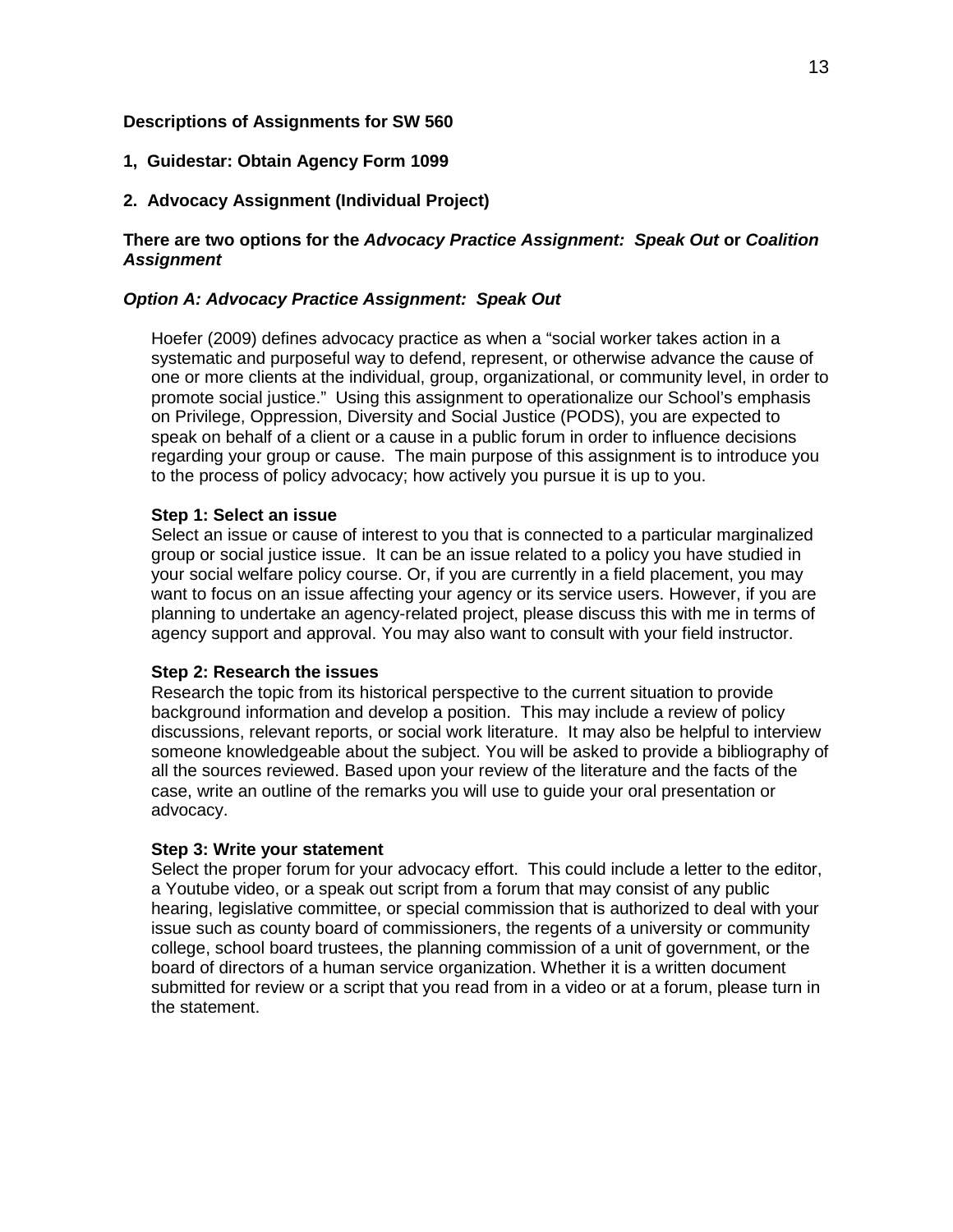## **Step 4: Reflect on the process**

In the effort to be reflective practitioners, you are expected to write a two-page, doublespaced reflection paper which addresses the following:

- Summarize how you developed your project, specifically why you chose the particular issue you did and the rationale for how you framed it.
- In terms of your project, what do you see as its strengths and the areas for improvement? While it is appropriate to focus on the product developed, emphasis should be given to the process or skills you used to develop your op-ed or prepared testimony.
- Reflect on the potential impact of your advocacy effort of behalf of your client group or cause. How might you integrate advocacy into your future social work practice?

## *Option B: Coalition Assignment*

## **Step 1: Identify a local organization**

Identify a local organization, coalition or collaboration (public or private) that is working for change on an issue that you have interest in.

## **Step 2: Gather information on the organization**

Attend a meeting of this group, interview someone in a leadership role and review written materials that the organization, coalition or collaboration has available and use newspapers as resources to understand the current context.

## **Step 3: Write a Statement**

Prepare a written 3 to 5 page (double-spaced) overview to analyze the group's effort and your opinion of its effectiveness. In this overview, define the issue, describe the organization, coalition or collaboration and who is involved in the effort, identify the goals and strategies that the group is using to advocate for change, and identify what would be considered a success or failure for this group. End with a short paragraph summarizing your opinion of the group's effectiveness. In an Appendix, include a summary of the meeting you attended and of the key informant interview.

## **Step 4: Reflect on the process**

You are expected to write a two-page, double-spaced reflection paper which addresses the following:

- Summarize how you developed your project, specifically why you chose the particular organization you did and what you learned from the process.
- What knowledge or skills did you gain from the assignment?
- In terms of your organization, coalition, or collaboration, what do you see as its strengths and the areas it stands in need of improvement?
- Reflect on the potential impact of this organization's advocacy effort of behalf of your client group or cause. How might you integrate advocacy into your future social work practice?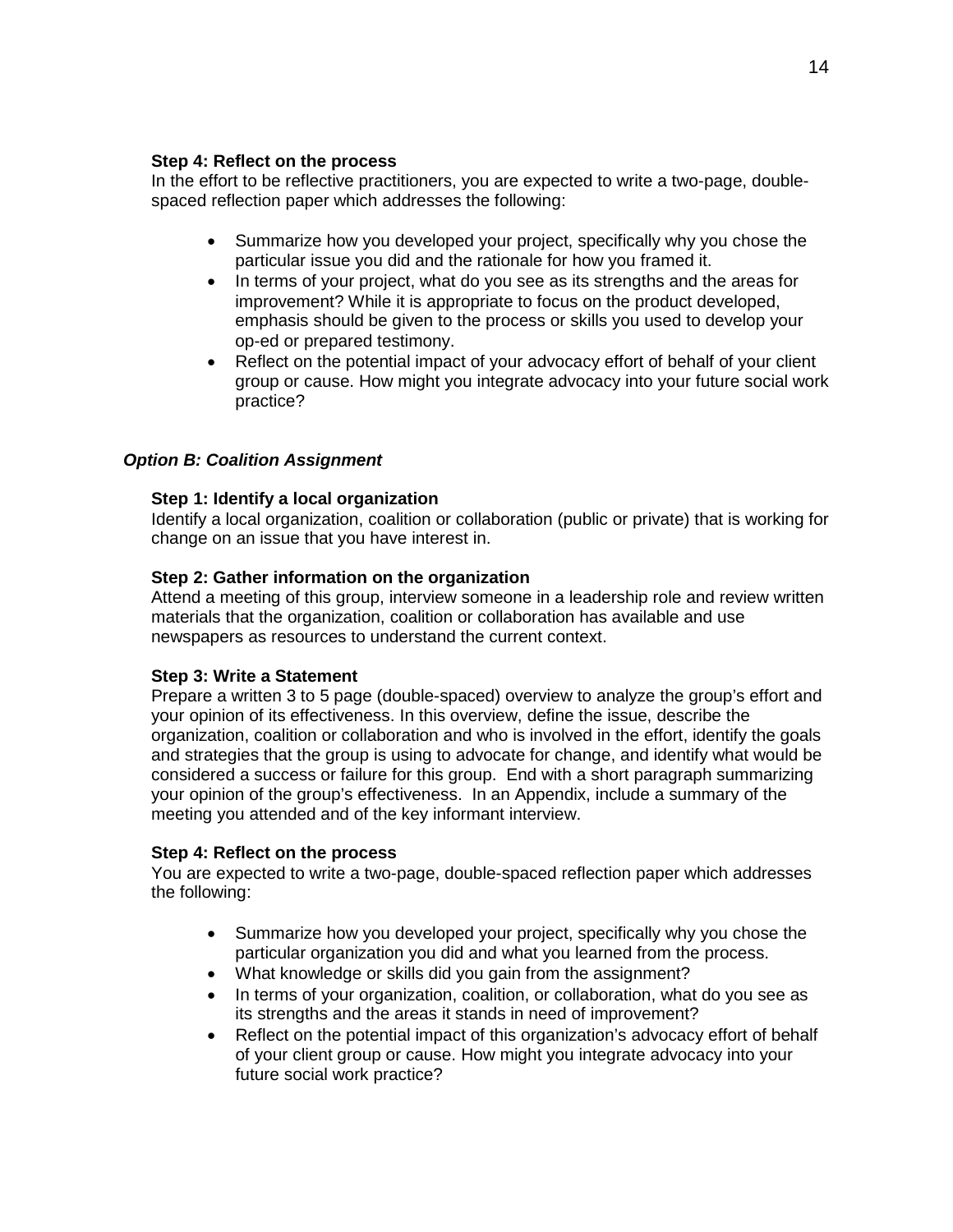## **Work to submit to instructor-Submit as one document via Canvas on October 10th (Tuesday Class & October 23rd (Monday Class).**

- Op-Ed piece, written testimony (Option 1), 3-5 page Written Summary (Option 2)
- Bibliography and list of interviews conducted
- Reflection paper

## **3. Community Profile (Team Project)**

Working collaboratively in self-selected groups (4 to 5 students), you will develop a profile of a selected community within Michigan. Your profile will be created using a combination of observational and quantitative data. The profile will consist of a presentation, which for the purposes of this assignment you are developing for distribution to a group of concerned citizens and public officials. You will develop a 15 minute presentation to be delivered in class. You will assume that the class is a group of concerned citizens and officials interested in understanding your chosen community.

The assignment has several purposes:

- To learn the skills necessary for understanding and analyzing a community;
- To gain experience in reflective practice at the community level;
- To learn and practice skills important to working in a team; and
- To learn how to present your analysis in a professional manner.

There are two important dates regarding this assignment:

- Pre-profile reflection (prepared as a group) **Due by September 26th (Tuesday Class & October 2nd (Monday Class)**
- Community profile, including a summary of observational data, team minutes, and group evaluation (prepared individually). **Due in class November 14th (Tuesday Class) & November 20<sup>th</sup> (Monday Class).**

## **Step 1: Develop Teams**

You will be given time to form self-selected teams in the second class session. It is important to assign roles (i.e. facilitator, note taker, reporter, time keeper, process evaluator, etc.—these roles can rotate so that everyone can experience multiple roles), identify ground rules, and develop an evaluation process for your team to identify strengths and areas for improvement. It is recommended to include an informal evaluation process at each meeting (e.g. at the end of the meeting ask people to share what they liked about the meeting and one thing they thought could be improved). It is required to evaluate your group process at the end of the project.

Effective task groups keep minutes in order to promote accountability, the achievement of results, and transparency in decision making. Therefore, your groups are expected to keep minutes of your meetings. Minutes should be at least one page in length for each meeting.

In the beginning of the term, some class time will be allocated to enable your team to get established. A check-in process will occur periodically until the assignment is completed.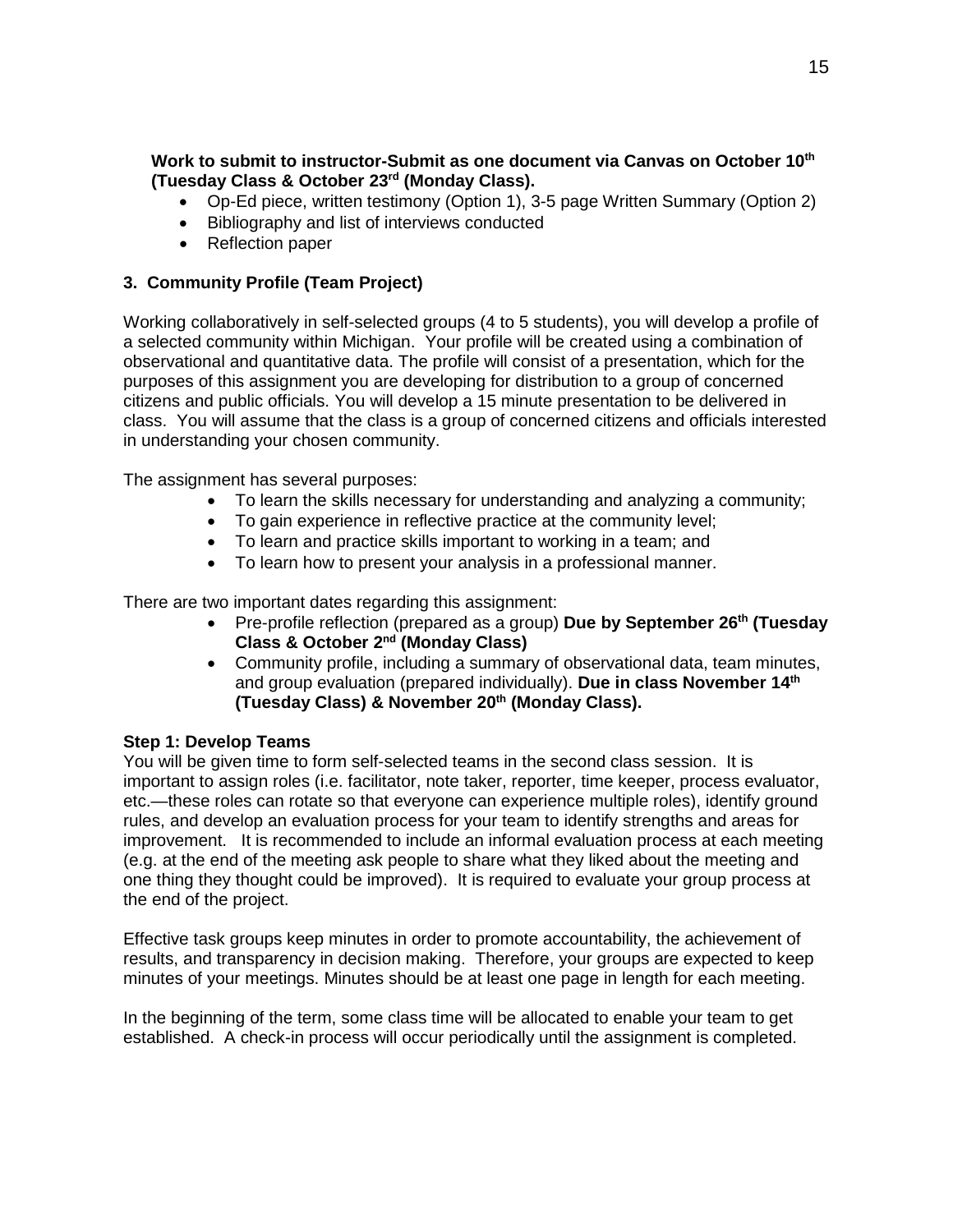## **Step 2: Select community and complete pre-profile reflection**

Each team will select a community to assess—this includes both needs and assets (also commonly called strengths). The community you choose must include a geographic location, but can also focus on a specific population. The selected community should be one that is considered underserved or disenfranchised. If you select a population-based community, you should plan to observe and assess them within a geographic context. Please consider selecting a community that is easy to observe and assess. You should consider elements such as geographic proximity, access to the community and available information about the community.

Examples of communities that have been assessed in past 560 classes include homelessness in Washtenaw County, aging in Wayne County, Brightmoor community in Detroit, mentally ill adults in Detroit, City of Howell in Livingston County, children with learning disabilities in the Ann Arbor community, and education in Ypsilanti, MI.

## **Work to submit to instructor—Due in class September 26th (Tuesday Class & October 2nd (Monday Class).**

After you have selected your community, in the spirit of reflective practice, as a group write a two-page, double-spaced paper addressing the following points:

- What community and why
- What are some of the things you might examine (both through observation and quantitatively)
- What do you expect to find and why
- What comparisons do you expect to make and why

Also feel free to list any questions or concerns you would like to consult with me about.

Please ensure that each team member's name is listed on the top of the page. Bullet points or short paragraphs are fine. The use of headings is encouraged. References are not necessary, but you are expected to integrate ideas from the course.

## **Step 3: Develop the community profile**

Once you determine your focus, you will research the community using both observation and quantitative data.

Observation. Your small group will conduct an observational study of your selected community. If you chose a target population, visit a location where the population is likely to be found. Your group observation can be supplemented with key informant interviews or document analysis, which although not required, might provide important insights. Interviews can be held with community or organizational leaders, but not members of vulnerable populations. Please consult with me in selecting key informants. As a team, you will find a mutually convenient time to observe the community. However, we are not having class on November  $1<sup>st</sup>$ , so I encourage you to use that day to conduct your observation and schedule any other conversations.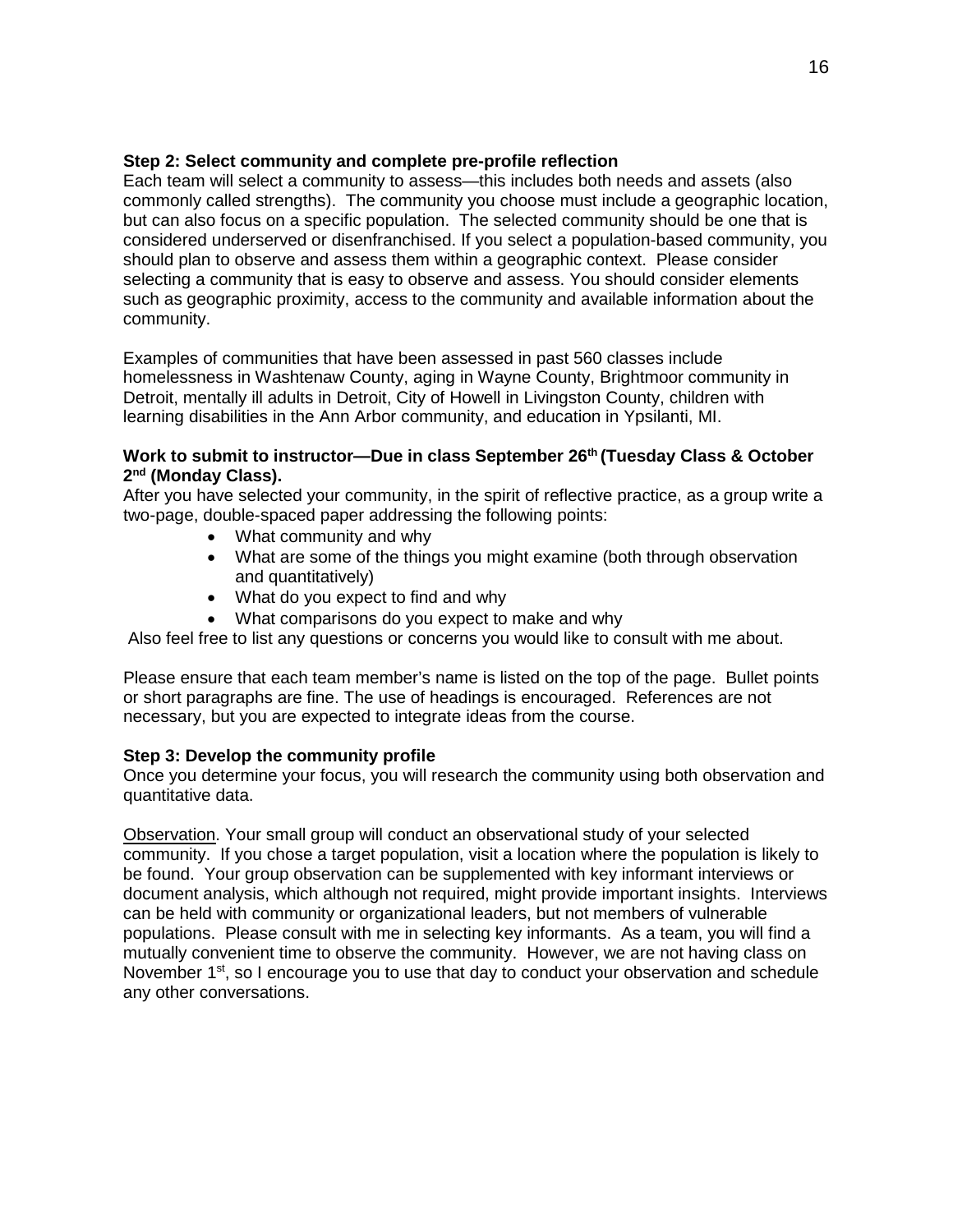Your group will also learn about the community by looking up official statistical data collected about that community. In contrast, the observational data will provide a different perspective on your particular neighborhood. When your group begins to observe the neighborhood, you might walk; stand on a corner or drive by slowly through the neighborhood using a windshield survey. Use all your senses to begin to understand the neighborhood. You are permitted to take photographs, but make sure any people captured are not identifiable. It is best to take photographs that do not contain people. Record your observations as soon as possible perhaps even using a tape recorder. In your observations, note the following dimensions:

- 1. What is the name of the community/neighborhood? What are the main geographic boundaries and natural barriers? Is the neighborhood geographically isolated or cut off from surrounding neighborhoods?
- 2. Is there evidence of what people do for a living? What kinds of commercial enterprises do you see? Do you see evidence of unemployment? What type of transportation is available?
- 3. What kinds of people (social class, race, ethnicity, and age) are observed? How do people react to you? Are there many religious buildings? What types of parks, recreational areas or cultural resources are present? What are the housing conditions like? Are there distinct sub-communities within the larger community? What do people do who live here? Where are the schools, the primary stores, bars, community centers? Are they accessible?
- 4. What is the condition of the roads, sidewalks, garbage collection, and other components of the community infrastructure?
- 5. What kinds of schools are located in the community? What is their condition? Is there a local library?
- 6. What kinds of voluntary agencies/social services are located in the community?

Be mindful of strengths and assets in the neighborhood as well as its needs, problems, or shortcomings.

Quantitative data. Your small group will use the *American Community Survey* produced by the U.S. Census Bureau to identify relevant quantitative indicators of your selected community. Your group will use quick tables, data profiles, multiyear profiles and narrative profiles provided in the American Community Survey to describe the geographic area. Your group will also develop your own custom tables. The community brief should include general characteristics, social characteristics, and economic characteristics. In addition, to help the reader/audience understand your community, you should include comparisons to other communities. For example, if you are examining home ownership in Ann Arbor, you may also want to compare this indicator in various sections of the city or compare to other cities, the state of Michigan or the country as a whole.

## **We will have a hands-on tutorial by a University librarian on how to use census data and find relevant public data as part of the community assessment process.**

You will prepare a Power Point presentation or prezi that summarizes, analyzes and synthesizes the information you gathered during your observation.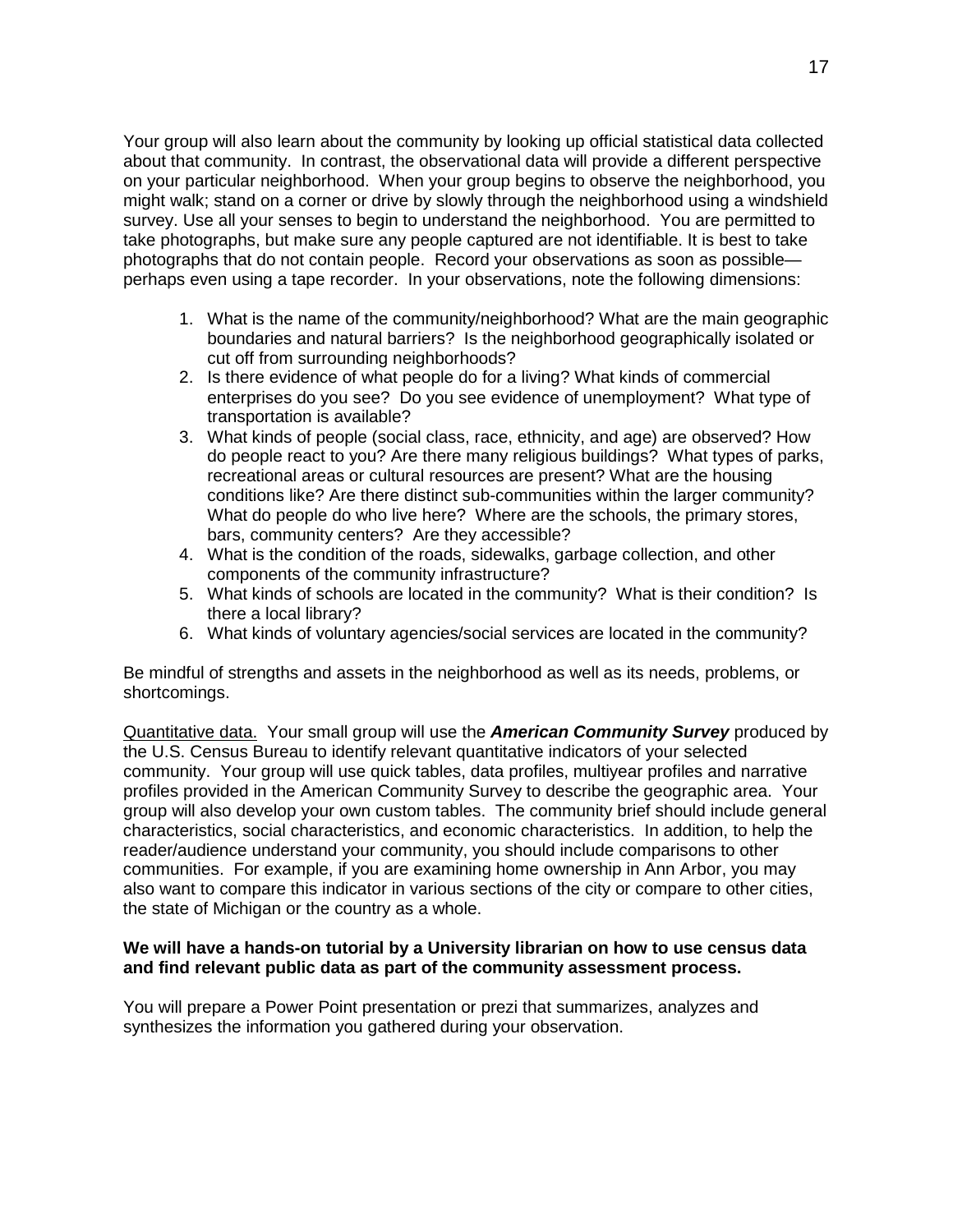The profile should be considered a professional presentation that an agency or group of concerned citizens would produce to educate citizens and elected officials. Use charts, graphs, other visuals, and text effectively to convey your points. The key messages of your visuals should be explained in brief narrative form. A handout can be helpful to summarize key information or you can simply share the Power point slides or prezi if this contains all the pertinent information. In class, you will share your key findings with your colleagues. You will have 15 minutes for the presentation, including a brief question and answer period. Be prepared to highlight important findings that build on community strengths and address community needs.

**Step 4: Individual Reflection:** After the presentation, each team member is to reflect on the group process and what has been learned from this project, submitting a summary tinstructor via Canvas. This can be sent along with the evaluation sheet that will be provided in class.

## **Work to submit to instructor as a team—Due in class November 14th (Tuesday Class) & November 20th (Monday Class).**

*Please give these things to me before your presentation.*

- Minutes from your group meetings
- Copy of your Power Point slides and other visual aids

## **4. Concept Paper/Mini-grant Proposal (Groups of Two or Individually)**

This assignment involves the development of a concept or pre-proposal paper for a small grant to support some program innovation/development to be submitted to a foundation or funding organization. The assignment's central goal is to learn skills associated with proposal development. Thus, you will conceptualize and draft a mini-proposal (also known as a concept paper), addressing all of the essential elements of a formal proposal. You can choose a real foundation that provides grants in your area of interest or submit it to the Trina R. Shanks Foundation.

You should write this grant as though you were a director or development officer of a community-based agency. You should give your organization a name and provide a brief description of the agency. If you are in a field placement, you may consider writing a proposal for your agency. You may also consider using an agency that is connected to your community profile or your advocacy issue, but this is not required. You may use a real agency or create your own.

*For this assignment, you can either work with a partner or individually.*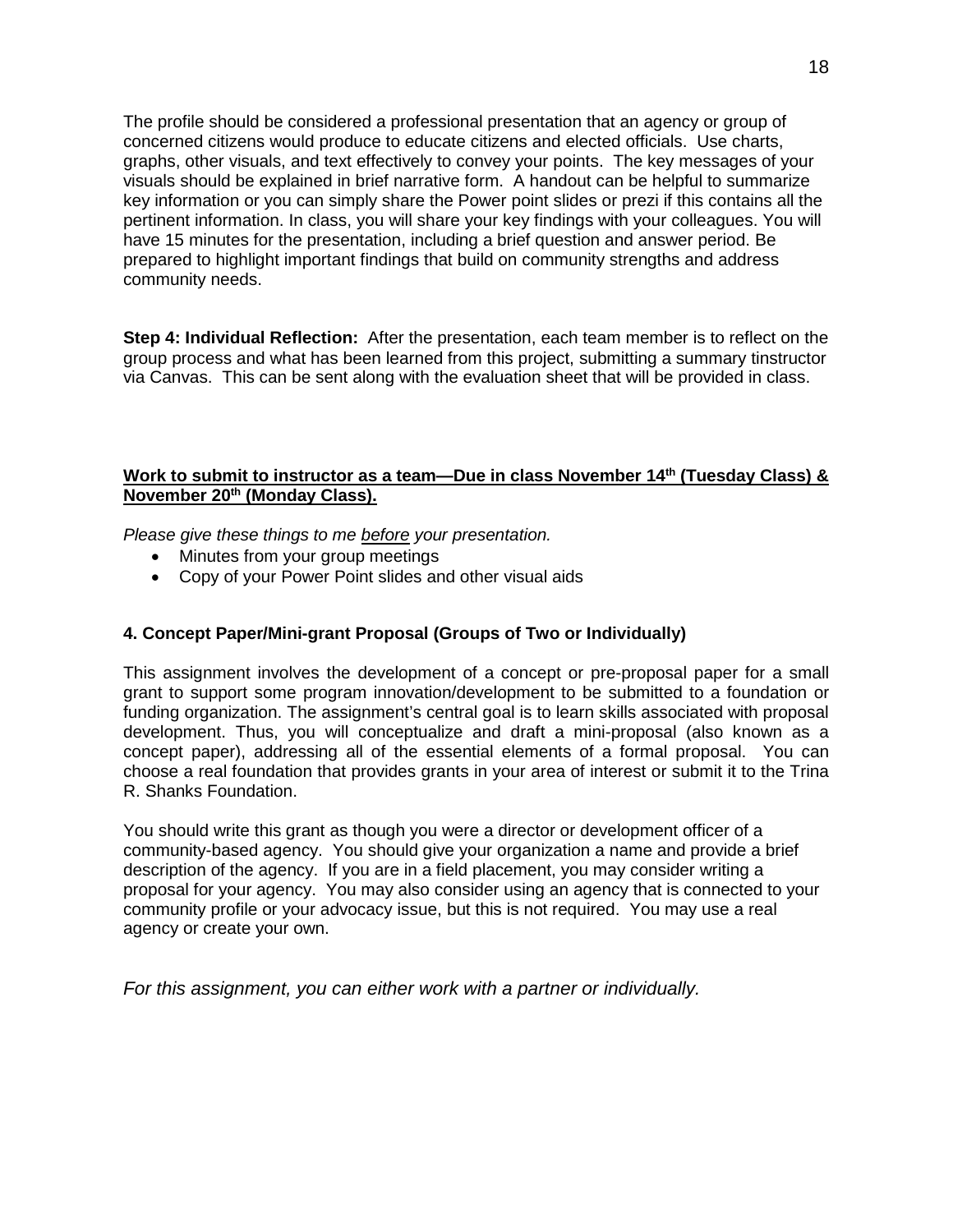## **Step 1: Choose Agency and prepare background information**

Decide on your agency and prepare a short background statement (i.e. issues addressed, population served, orientation of agency, scope of agency, accomplishments of agency). This does not need to be extensive, but will help you with the development of your proposal. If you are using an actual agency, you may want to examine the agency's website for a mission statement and agency description.

## **Step 2: Brainstorm project idea**

Based on the agency, brainstorm a project that you could develop and for which you could write a mini-proposal. You might start by focusing on a particular population served at your agency, but you could also brainstorm a project that fills a current gap in services. For those in field placements, you may want to address a program needed within your agency. In brainstorming, you should consider the scope of the project. You may want to consider a project that would be 1-2 years in length and have a budget of \$100,000 or less.

## **Step 3: Prepare Concept paper/Mini-proposal**

The paper may not exceed 5 pages. The concept/mini-proposal paper needs to contain the following elements. Use points 2 to 8 as headings in your proposal. Follow the order as specified below.

- 1. COVER LETTER: Include a cover letter (also called a transmittal letter) with the proposal. This letter should highlight the main points of the concept paper and indicate to the potential funding source why this project is important for them to fund (does NOT count against the five page limit). You may want to explain why the proposal may be of interest to the Foundation**.**
- 2. AGENCY DESCRIPTION: A brief description of the agency, including mission, target population(s), and primary services. You can also include any key collaborators or partners related to the proposed services as well as agency personnel and strengths in relation to the project.
- 3. BACKGROUND/NEEDS STATEMENT: A brief description of the problem you<br>propose to address and why it is important (include relevant propose to address and why it is important (include relevant literature/research/policies, document need for the intervention/project proposed)
- 4. GOALS & OBJECTIVES: State the project's goals and major objective (link the goals and the objectives to your description of the project)
- 5. PROJECT NARRATIVE: This is your implementation plan. Discuss principal components of the project and its anticipated measurable outcomes (include enough information for the potential funder to understand how their money will be used to address the identified need and intended goals). This section can be organized around key objectives (e.g. to achieve objective 1, we will establish… For objective 2, we will…). Include a final, persuasive, summary paragraph to sell the project.
- 6. BUDGET: Estimate project cost (how much money will you need to carry out the project based upon its objectives).